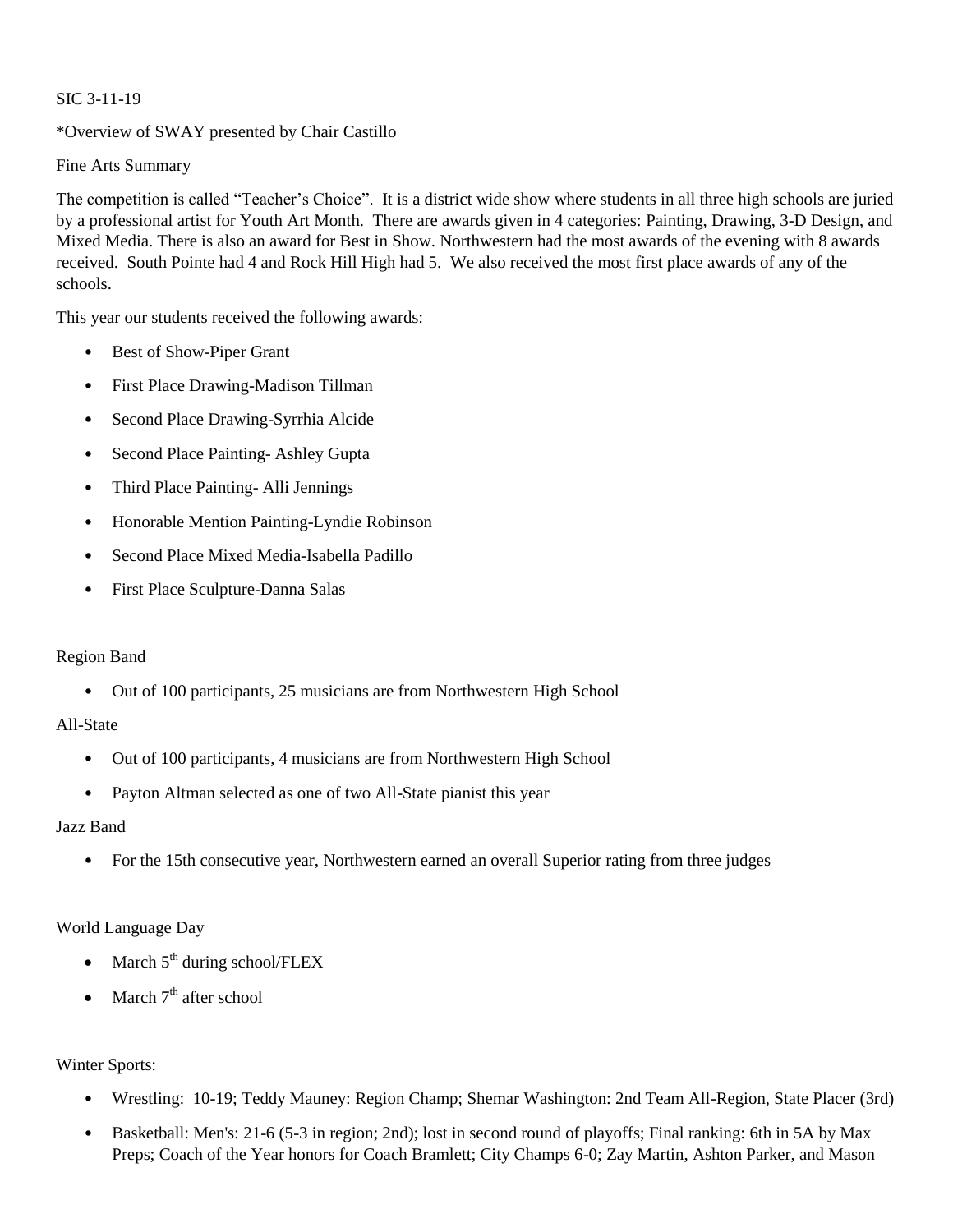Grigg named All Region Players of the Year; Zay Martin finished his career at NHS with 11000 points; Zuric Harvey (Pheiffer University) and Ashton Parker (Spartanburg Methodist) committed to continue their basketball careers; Zuric Harvey, Ashton Parker, and Zay Martin were chosen to play in the Tri-County All-Star Game; coaching staff chosen to coach; Mason Grigg (junior) has offer from Newberry College; Proudest stat: with the help of Mrs. Allison Jordan, our academic coach, the basketball program, comprised of 41 boys, has a GPA of over 3.3; JV boys: 1st in Region; 9th grade: 3rd in Region

- Basketball: Women's: Our season overall was a year of change. Although records do not show it, we had very good moments and made some growth this season. We unfortunately had a roller-coaster season with several injuries. Some that were season ending. The good that we saw this season gives us hope as we prepare next season with the returning athletes. We look forward to next season; Highlight- Overtime win against Lancaster High School. Scoring 19 points in the  $4<sup>th</sup>$  quarter to force OT. Brittany Bumpers made the All -Region Team, Region 3 5A 2018-19, Honorable mention at the Iconic Sports Holiday Showcase, 80/90 Tri County All Star Basketball Team; Abby Jordan- 80/90 Tri County All Star Basketball Team
- Step Team: preformed at basketball games, pep rally, and the BHM program with many more to come; 9 girls total with Za'Reia Brown leading the way with four years of dedication; all girls helped with the "Hey, Beautiful" bathroom painting project
- Dance: performed at the boy's and girl's basketball games; held their annual TIny Trojan Dance Night in January.

Miss Northwestern: Courtney Shipman

*Newsies:* April 4th-6th

Black History Quiz Bowl Team: 4 students and 1 student coach; captured its 3rd straight city title; headed to Allen University to compete against other SC schools on April 6th

Academic Quiz Bowl Team: 7 participants and Mr. Dawson; first year to compete; Final competition will be the regionals in York, Thursday, March 21st

Aesthetic Upgrades: trashcan lids being painted by art students; new banners to be displayed throughout the courtyard

CIAA visit: We had the pleasure of taking this wonderful group of students to the CIAA High School Day College Fair in uptown Charlotte this past week! Several walked away with scholarships and on the spot acceptance letters! Way to go Trojans!

Livingstone: Jaylon Baird, Shanya Camps, Symorria Davis, Talasia Tate

Claflin: Shanya Camps, Darius Davis, Symorria Davis, Talasia Tate

Virginia State: Darius Evans, Trey'Kia Jackson

Shaw**:** Mekhi Gaither

St. Augustine**:** Darius Evans, Shirley McClinton

Junior Civitans: http://jcsfolyfe.weebly.com/